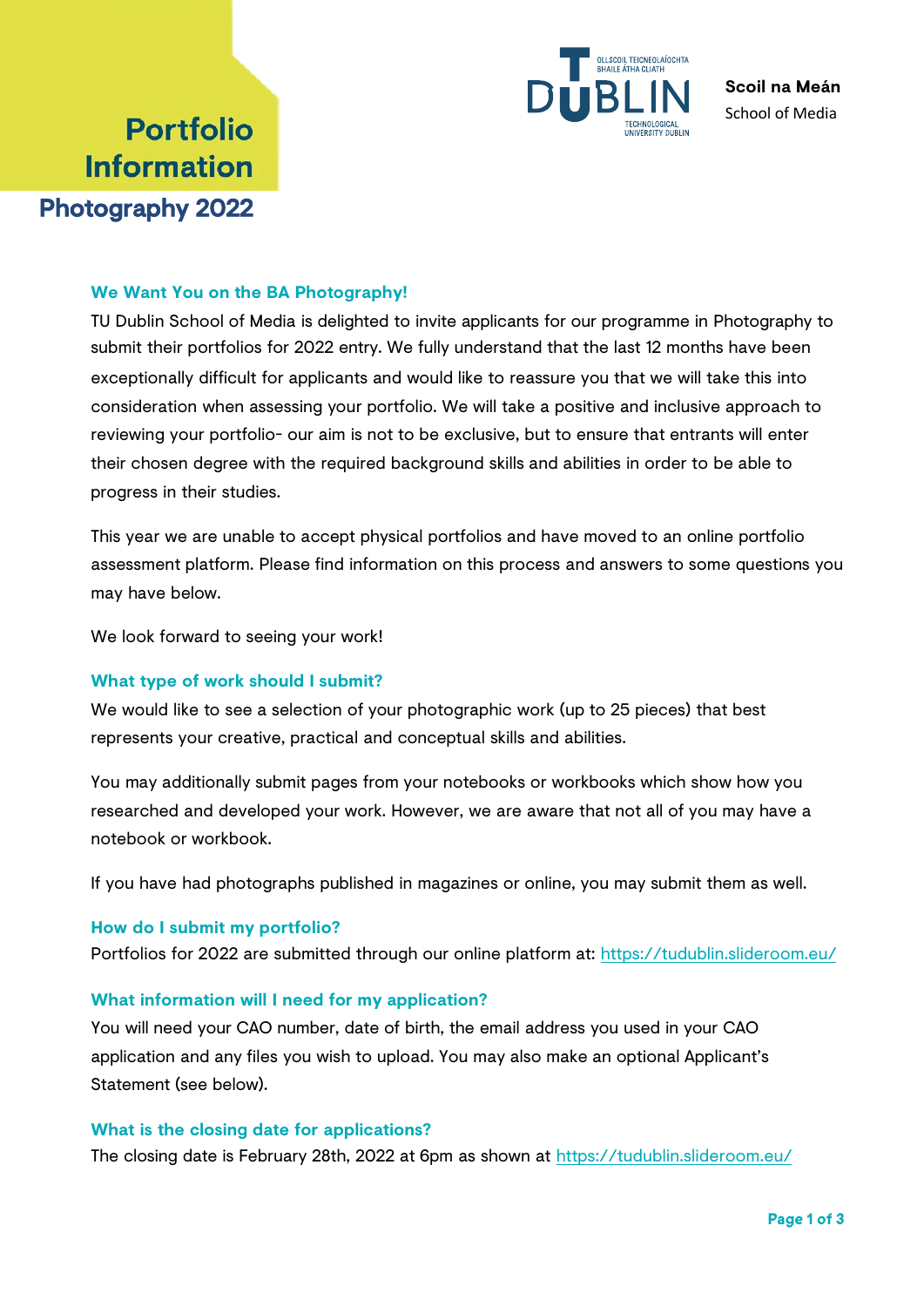

# **Portfolio Information** Photography 2022

## **Can I start my application now and save it for editing/ submission later?**

Once logged in to our system you can save your application and complete/ amend it anytime up to the deadline. Please note that you must remember to 'Submit' your application before the closing date- applications saved in draft format will not be assessed. Once submitted, applications cannot be edited.

## **What types of files can I upload?**

You can submit up to 25 pieces. These can be in the following formats:

- Images (up to 5MB each)
- PDFs (up to 10MB each)
- Video (up to 250MB each)
- You may also link to media from YouTube and Vimeo

## **What if my images/ files are too big?**

The above file limits should be more than adequate to represent your work, however there are plenty of ways to reduce your file sizes online if required such as: Images:<https://photoshop.adobe.com/> Pdfs:<https://www.adobe.com/ie/acrobat/online/compress-pdf.html>

#### **How can I show my notebooks/workbooks?**

Video: Make a short video using a phone or camera. You might try to use a simple tripod or to set up your camera or phone in a fixed position so you can flick through the pages. Remember to follow the relevant photography tips, particularly in terms of lighting. Videos should not be longer than 1 minute.

Slideshow: Scan or photograph the pages of your notebook and assemble them into a slideshow which could be uploaded as a video. Videos should not be longer than 1 minute.

Pdf: Scan or photograph pages of your notebook and assemble them into a pdf with multiple pages. Remember that pdfs must be less than 10MB each.

#### **Do I need to make an Applicant's Statement?**

Applicants have the opportunity to make a personal statement of up to 1,000 words, however this is not a requirement. There is no prescribed format for this but you may use it as an